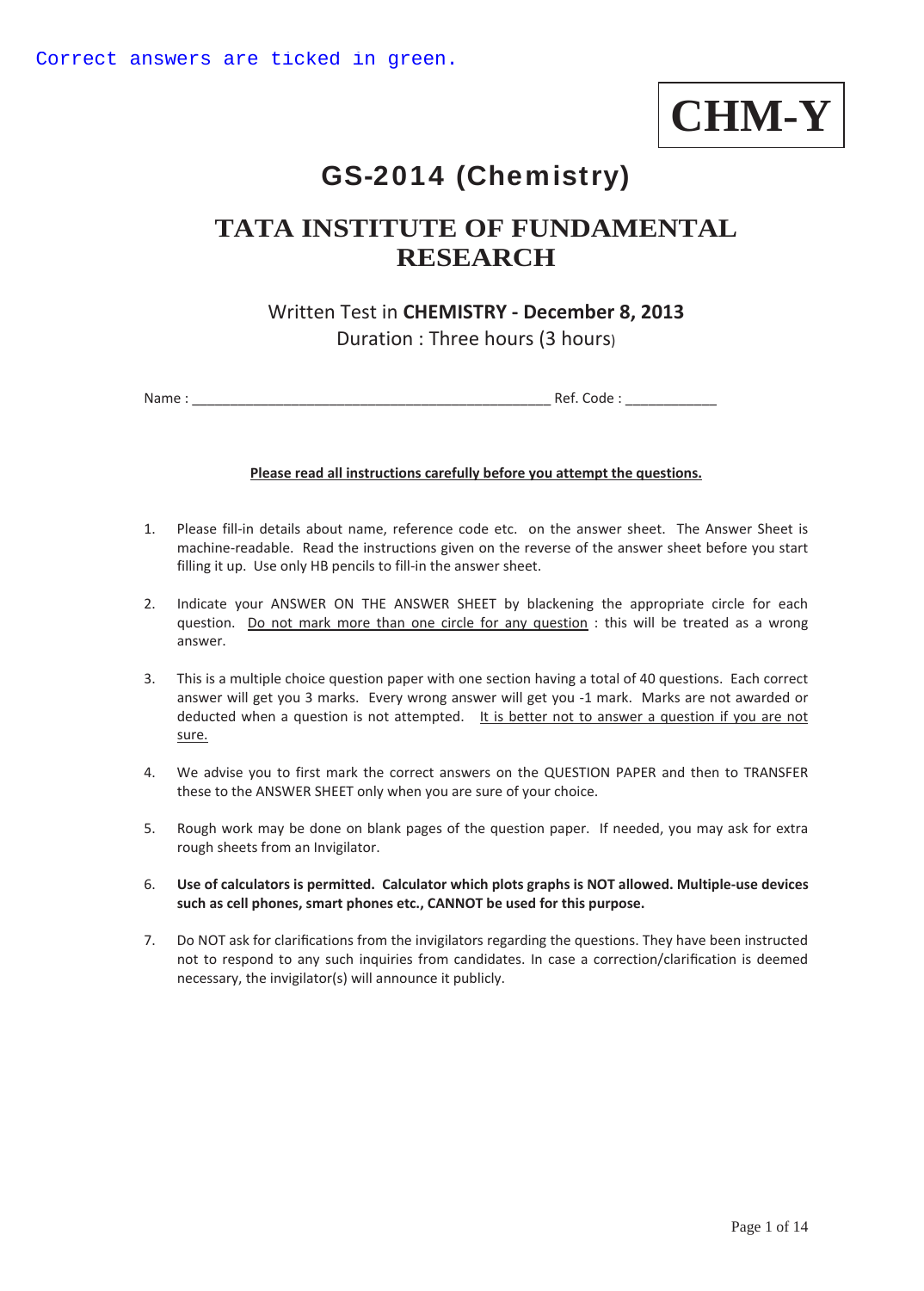#### **SOME USEFUL DATA**

Avogadro number =  $6.02 \times 10^{23}$  mol<sup>-1</sup>  $RT/F = 0.0257$  V at 25°C Faraday constant =  $96500$  C/mol Boltzmann constant  $k = 1.38 \times 10^{-23}$  J K<sup>-1</sup>  $E_n = -\frac{Z^2}{2n^2}$  a.u. for hydrogen like atom Mass of an electron =  $9.109 \times 10^{-31}$  kg Average velocity =  $\sqrt{\frac{8kT}{\pi m}}$ 

 $e = 1.6 \times 10^{-19}$  C  $h = 6.626 \times 10^{-34}$  J s  $c = 3 \times 10^8 \,\mathrm{m\,s}^{-1}$  $R = 8.314$  J K<sup>-1</sup> mol<sup>-1</sup>

1. For the following chemical reactions

$$
A \xrightarrow{k_1} B
$$
  
\n
$$
A \xrightarrow{k_2} C
$$
  
\n
$$
B \xrightarrow{k_3} C
$$
  
\n
$$
C \xrightarrow{k_4} B
$$

The rate constants  $k_1$  and  $k_2$  are at least 1000 times slower than either  $k_3$  or  $k_4$ . During the course of the above reactions the ratio of the products  $B$  and  $C$  will be

- A)  $[B]/[C] = k_3/k_4$ B)  $[B]/[C] = k_4/k_3$ C)  $[B]/[C] = k_2k_3/k_1k_4$ D)  $[B]/[C] = k_1/k_2$
- 2. A single-stranded RNA has 1200 bases. The total base content of this RNA was found to have the following ratio A:U:G:C =  $0.2:0.3:0.3:0.2$ . The probability of a randomly chosen 5 nucleotide long sequence as GAUGA is
	- A) 0.00098 B) 0.00243  $C$ ) 0.00032 D)  $0.00108 \sqrt{}$
- 3. Phosphorescence is a slower process than fluorescence because

A) phosphorescence occurs at longer wavelengths than fluorescence B) spin angular momentum is not conserved in phosphorescence process  $\checkmark$  $C$ ) both A and B D) none of the above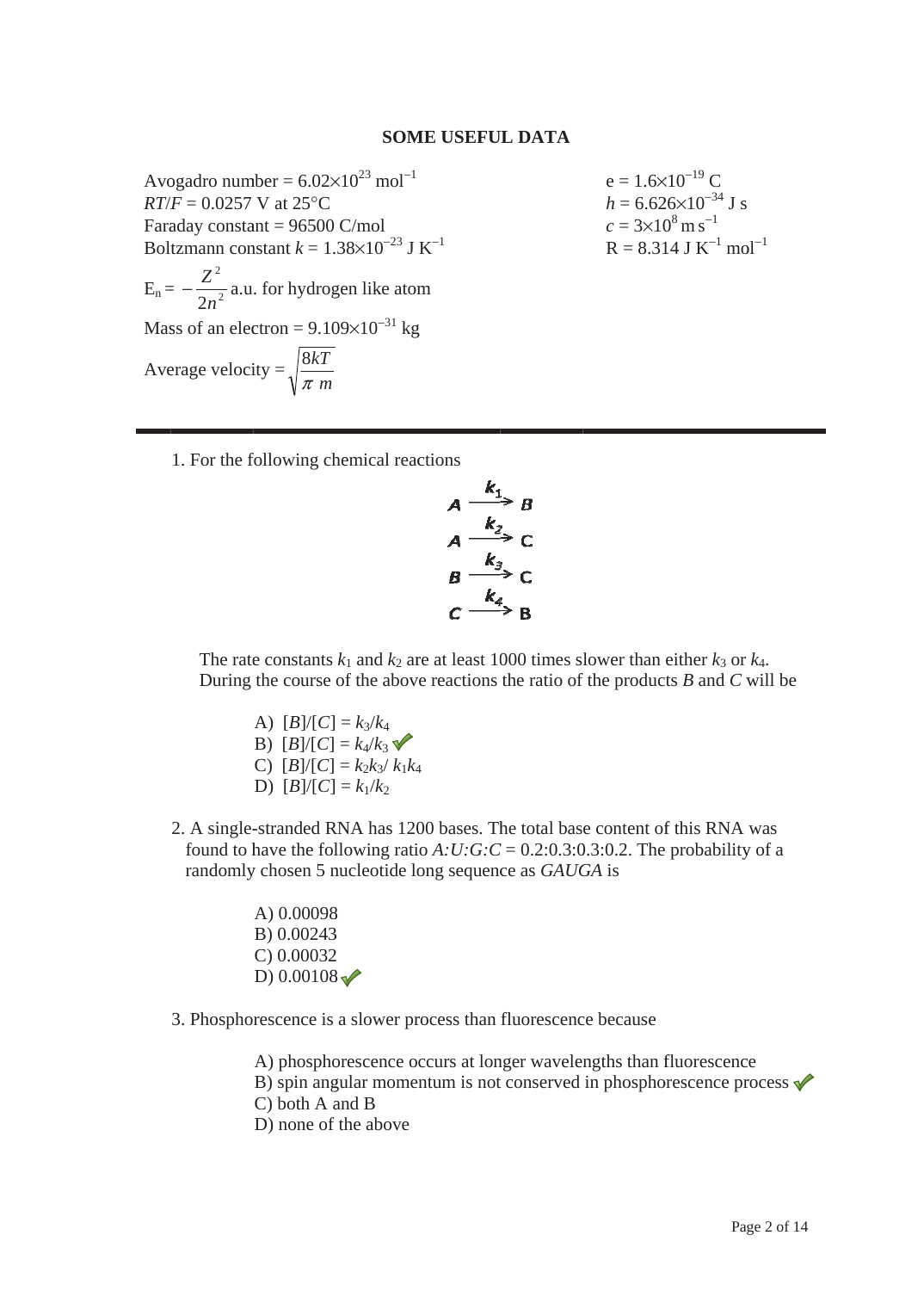4. While carrying out the titration of a weak acid with a strong base, the pH of the solution is measured as a function of the added titrant. The result is shown below.



Three pH values have been marked, corresponding to 3 different volumes of the added base.  $V_0$  corresponds to the 'end point' or the 'stoichiometric point' of neutralization. What is the  $pk_a$  of the acid?

- A)  $pH_1 \blacktriangledown$  $B)$  pH<sub>2</sub> A)  $pH_3$ D) cannot be answered because of insufficient information
- 5. The partition constant of a compound between two immiscible solvents  $A$  and  $B$  is 10. Solvent A is preferred over solvent B. You are given 10ml of 0.1M solution of the compound in solvent  $B$ . This solution is vigorously shaken and equilibrated with 10ml of solvent A. After phase separation, the concentration of the compound in solvent  $B$  is
	- A)  $0.09 M$ B) 0.099 M C) 0.009 M $\sqrt{\ }$  $D) 0.05 M$
- 6. A molecule has a ground state and two excited electronic energy levels, all of which are nondegenerate with the energies:  $E_0=0$ ,  $E_1=1\times10^{-20}$  J, and  $E_2=3\times10^{-20}$  J. If  $P_0$ ,  $P_1$  and  $P_3$  are fractions of molecules occupied in ground, first and second excited states, respectively, at 298K, then,  $P_0$ :  $P_1$ :  $P_2$  = ?

A)  $0.919:0.081:0.001$  $B) 0.900 : 0.098 : 0.002$  $C$ ) 0.666 : 0.333 : 0.111  $D) 0.880 : 0.088 : 0.022$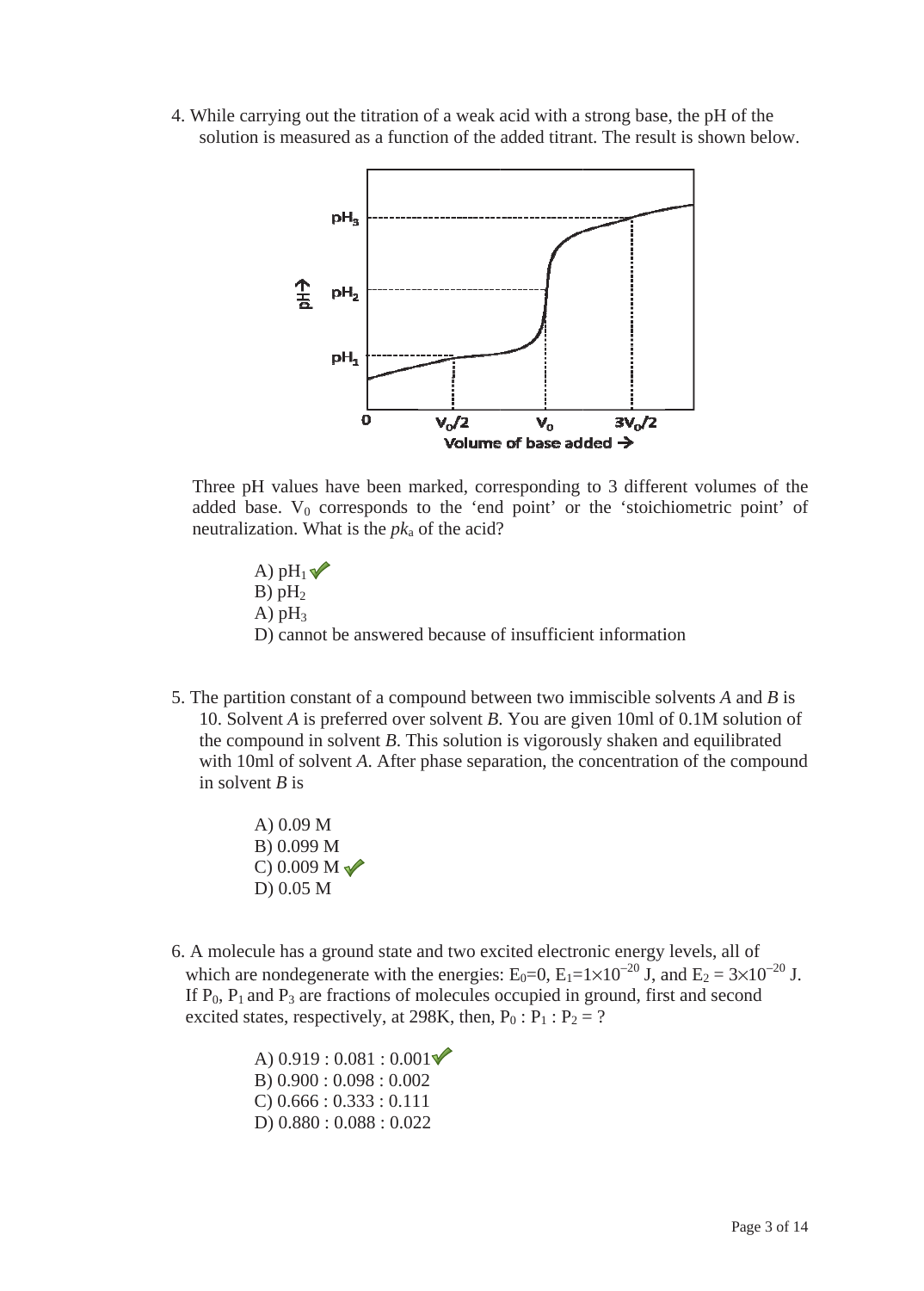7. What is the product of the following electrocyclic ring-closing reaction?



8. An electron can be transferred between two molecules  $X$  and  $Y$  either directly with a rate  $k_{XY} = k_1$  or through an intermediate molecule Z with rates  $k_{XZ} = k_{ZY} = k_2$ . If at time  $t = 0$  the electron is situated at X then average time t it will take to reach Y is given by:



- 9. The mathematical expression  $e^{i(kx-wt)}$  represents
	- A) a wave stationary in space but oscillating in time
	- B) a travelling wave moving in the positive x direction  $\checkmark$
	- C) a wave stationary in time but periodically varying in space
	- D) a travelling wave moving in the negative  $x$  direction
- 10. Transition states in chemical reactions are generally not directly observed in experiments because

A) their structures are different from reactants and products B) they have the highest kinetic energy and hence difficult to capture C) they have the highest potential energy and their lifetimes are short  $\checkmark$ D) all of the above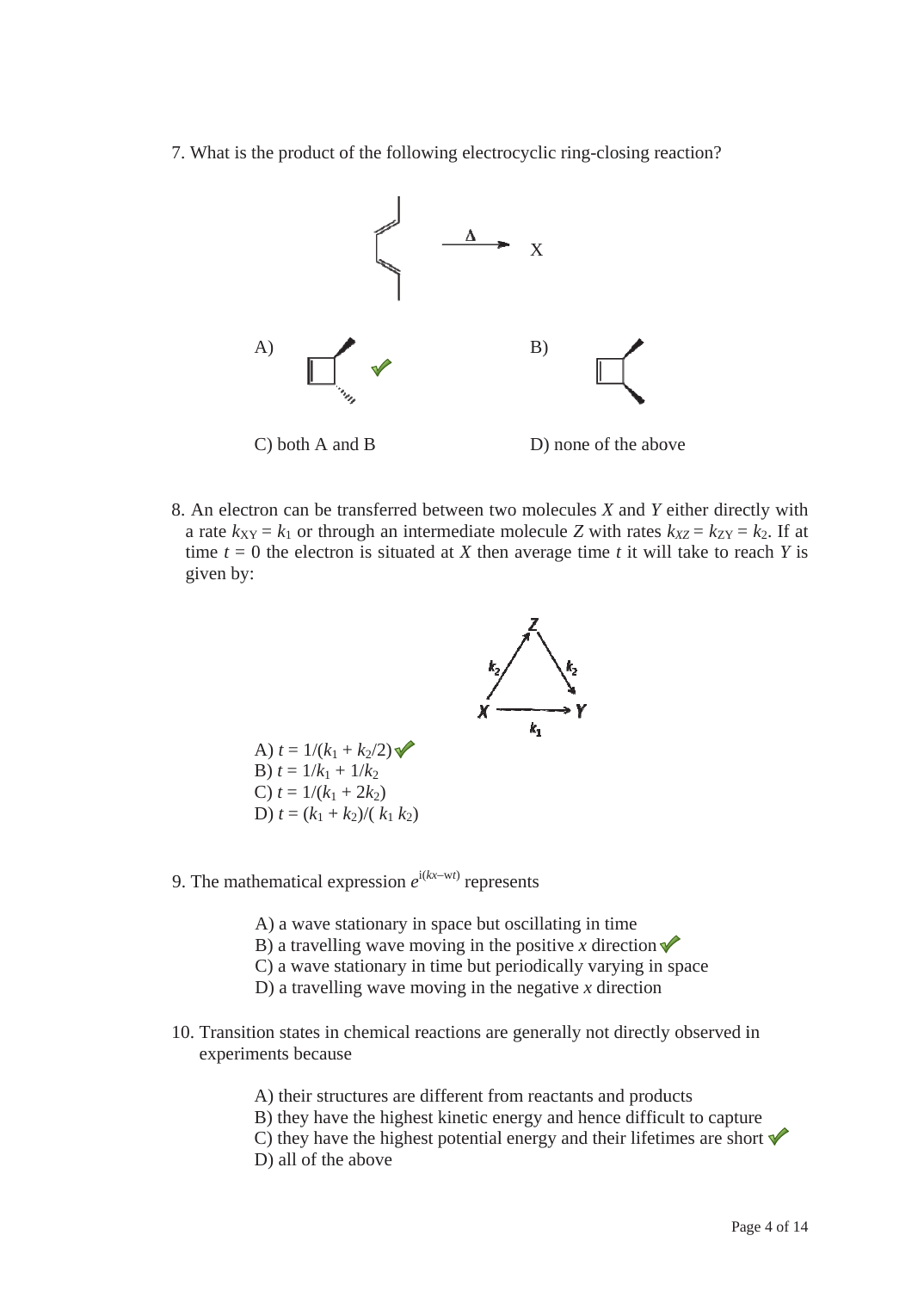11. For the following reaction,

$$
CO_2 + H_2O \rightarrow H_2CO_3
$$

the entropy change ( $\Delta S_{\text{system}}$ ) was calculated to be –96 J K<sup>-1</sup> mol<sup>-1</sup>. The enthalpy change ( $\Delta H$ ) was measured to be -45 kJ K<sup>-1</sup> mol<sup>-1</sup>. This reaction is expected to be a spontaneous process. The total change in entropy ( $\Delta S_{\text{system+surroundings}}$ ) is

A) +54 J  $K^{-1}$  mol<sup>-1</sup> B) –96 J  $K^{-1}$  mol<sup>-1</sup> C) –45096 J  $K^{-1}$  mol<sup>-1</sup> D) –44004 J  $K^{-1}$  mol<sup>-1</sup>

12. The potential energy of a diatomic molecule, as a function of the internuclear separation *r*, is approximated as

$$
U(r) = \frac{A}{r^a} - \frac{B}{r^b}
$$

where *A* and *B* are positive constants and  $a > b$ .



As shown in the above figure,  $r_0$  is the equilibrium bond length. What is the energy necessary to break the bond from its equilibrium position?

A) 
$$
\frac{A}{r_0^a} - \frac{B}{r_0^b}
$$
  
\nB)  $\frac{B}{r_0^b} - \frac{A}{r_0^a}$   
\nC)  $\frac{A}{r_0^a} \left(\frac{a}{b} - 1\right)$   
\nD) both B and C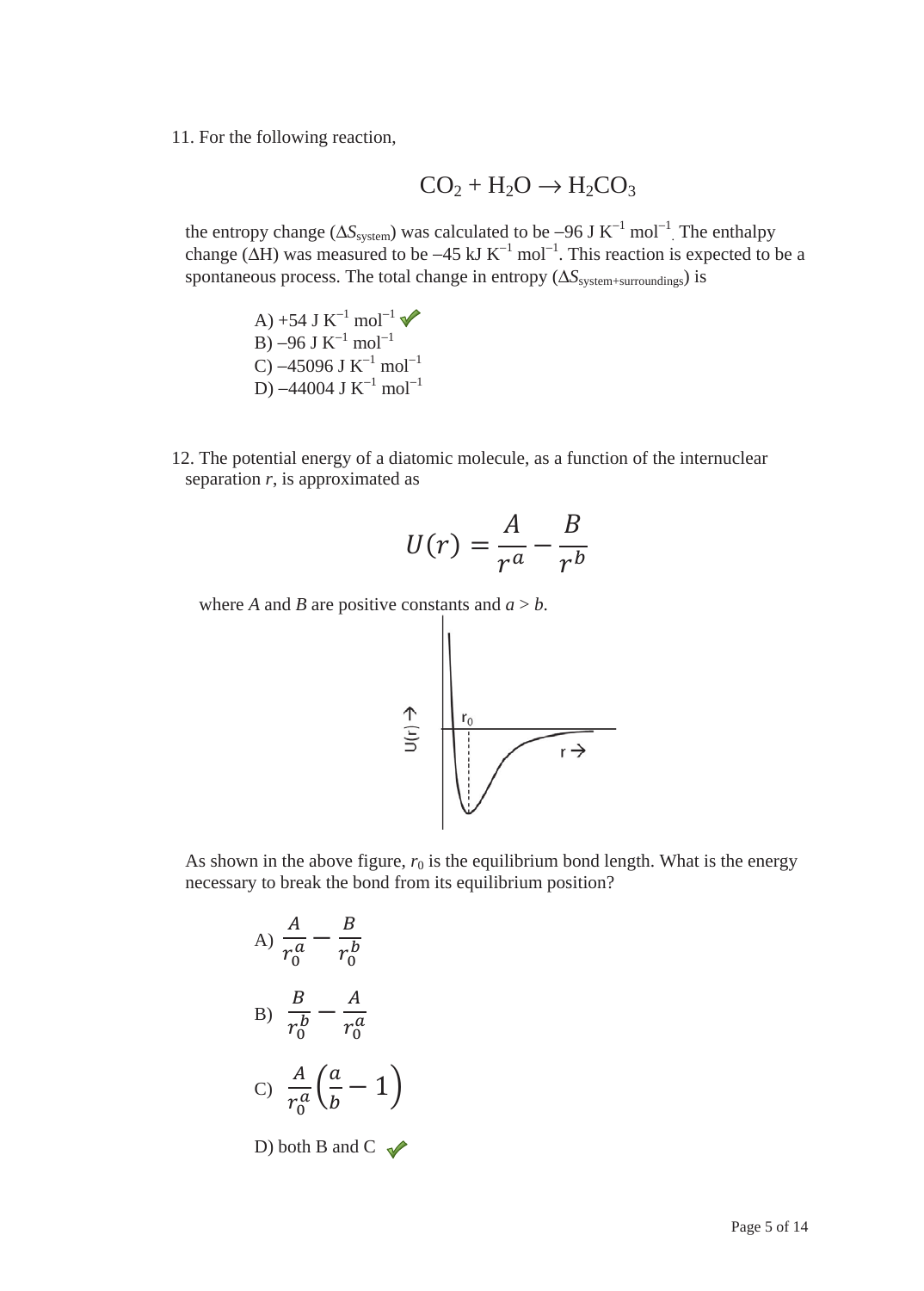- 13. Although both  $NF_3$  and  $NCl_3$  are covalent,  $NCl_3$  undergoes hydrolysis whereas NF3 does not because
	- A)  $NF_3$  is more stable than  $NCl_3$
	- B) dipole moment of  $NF_3$  is more than  $NCl_3$
	- C) electronegativity of  $F > Cl$
	- D) Cl can expand its octet by using d-orbitals  $\sqrt{\ }$
- 14. Blue copper proteins consist of mono-nuclear copper center bound to 2 imidazole groups (histidine), one thiol group (cysteine) and one thioether group (methionine). The coordination geometry around the metal ion is distorted tetrahedral. What will be the relative value of the redox potential of the metal center  $(Cu^{2+}/Cu^{+})$  in the protein compared to that of CuSO<sub>4</sub> in water?
	- A) more positive  $\sqrt{\ }$
	- B) more negative
	- C) equal
	- D) redox potential of the metal center in the protein will be zero.
- 15. Which of the following statements is true about ferromagnets?
	- A) In the presence of a magnetic field, the unpaired spins of a ferromagnet all align with the external field. In the absence of the external magnetic field, spins then revert back immediately to their original state.
	- B) The origin of magnetism in a ferromagnet arises from randomly arranged paired spins in a lattice.
	- C) A ferromagnetic material is weaker (in its attraction to an external magnetic field) than a paramagnetic material.
	- D) none of the above  $\sqrt{\phantom{0}}$
- 16. For a conservative force field (e.g., gravity): *F*, work done in moving a particle by distance *dr* is *W*=*F.dr*. which of the following is true
	- A) *W* around a closed path is zero and *W* is path independent  $\checkmark$
	- B) *W* around a closed path is zero and *W* is path dependent
	- C) *W* around a closed path is non-zero and *W* is path independent
	- D) *W* around a closed path is non-zero and *W* is path dependent
- 17. Which of the following statements is/are true?
	- (i) HCl absorbs IR radiation (ii)  $CO<sub>2</sub>$  absorbs IR radiation (iii) H atom absorbs IR radiation (iv) H atom absorbs UV-vis and microwave radiation A) (i) only
	- B) (i) and (ii) only  $C$ ) (i), (ii) and (iii) only D) (i), (ii), (iii) and (iv)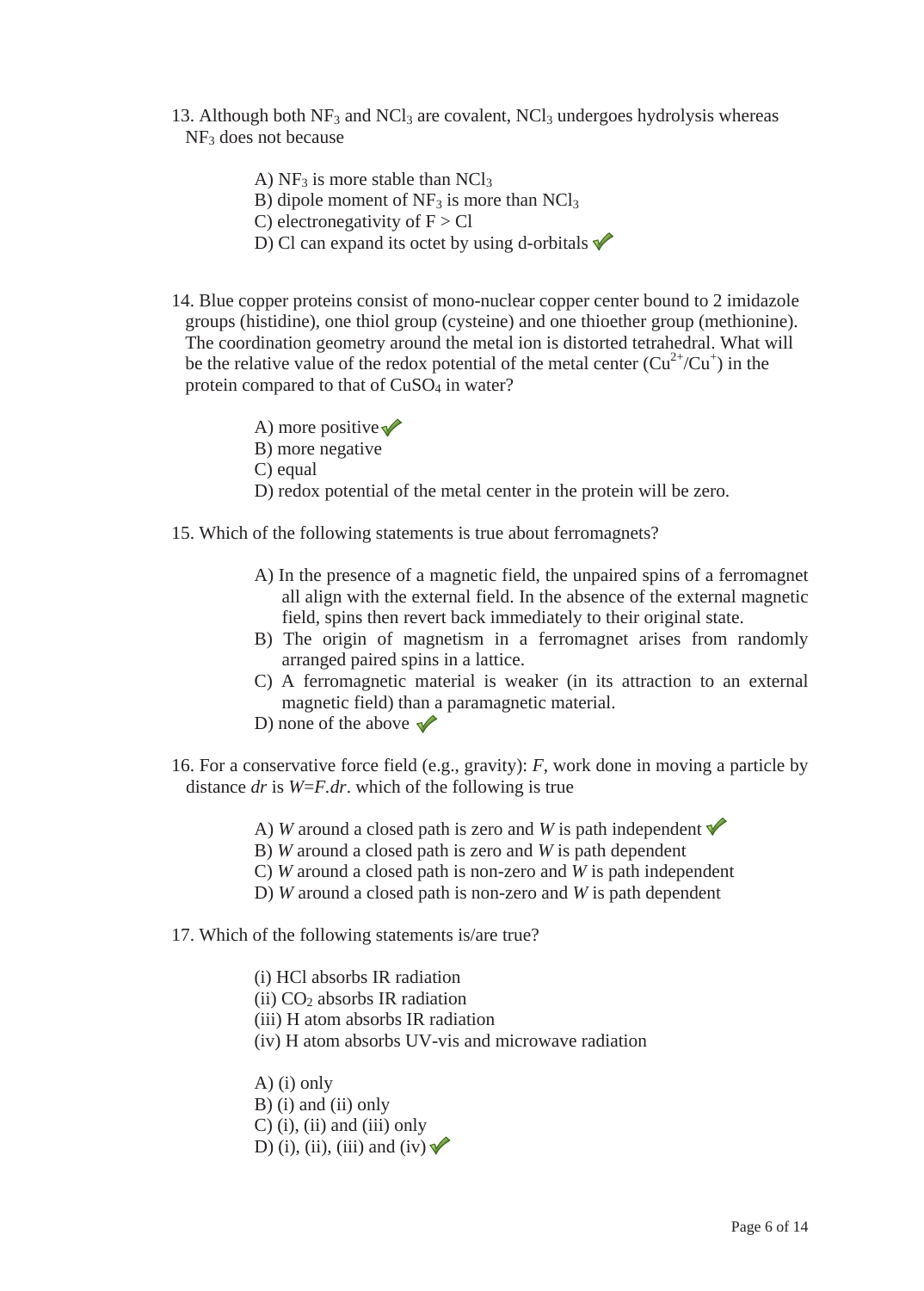18. 0.050 mol of acetic acid and 0.20 mol of sodium acetate are mixed and total volume is adjusted to 500 ml in water. The p*K*a for acetic acid (CH3COOH) is 4.75. If now 0.010 mol of NaOH is added to the above mixture, what will the final pH of the solution be?

> $A$ ) > pH 7 B) pH will stay at 4.75 because it is a buffered solution  $C$ ) > pH 4.75 D) not sufficient information has been given

19. What is the de Broglie wavelength of an electron that has been accelerated through a potential difference of 100 V?

> A)  $0.123$  nm  $\sqrt{ }$ B) 0.123 Angstrom C)  $1.23 \times 10^{-11}$  cm D) none of the above

20. Given below is a figure showing three X-ray diffraction patterns for (a) bulk metallic gold (commercially available) deposited on a flat polymeric substrate



(along with lattice planes) and (b) nanoparticles of gold that were synthesized in a research lab. These were deposited on the same flat polymeric substrate and (c) is a blank polymeric substrate.

Which of the following statements is true regarding structural quality of the gold nanoparticles that have been synthesized?

- A) the gold nanoparticles that have been synthesized are amorphous in nature and not crystalline. As such they do not belong to the FCC lattice
- B) there are many impurities present in the sample containing gold nanoparticles
- C) insufficient information is given to make a conclusive statement
- D) none of the above  $\sqrt{\ }$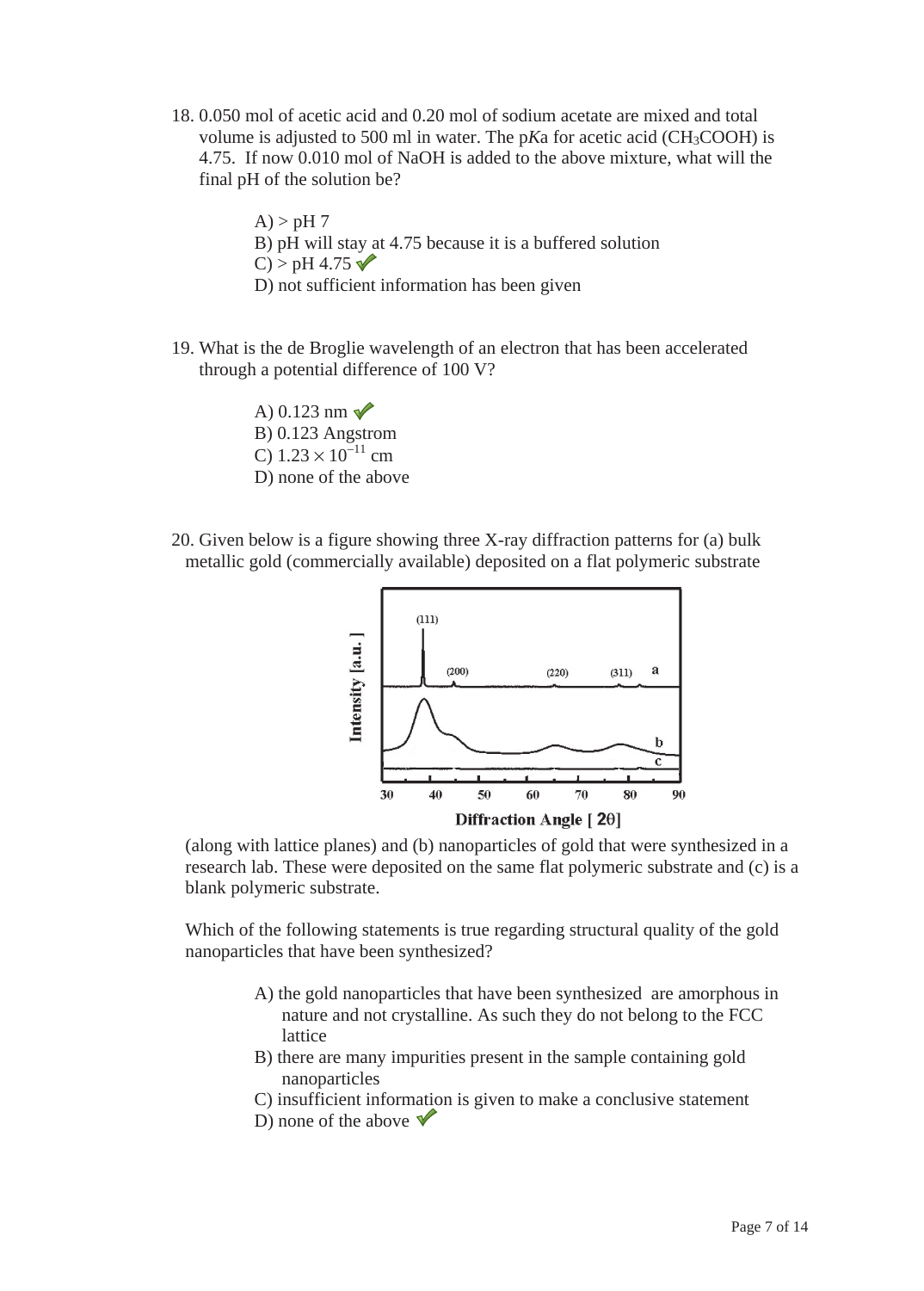$21.$  N<sub>2</sub> does not show pure vibrational spectra because

A) triple bond in  $N_2$  is very strong B) the dipole moment of is N<sub>2</sub> zero  $\checkmark$ C) both A and B D) none of the above

22. An artificial soft drink contains 11.0 g/L of tartaric acid  $C_4H_6O_6$ , and 20 g/L of its potassium salt  $C_4H_5O_6K$ . What is the pH of the drink? (Given:  $K_a$  tartaric acid =  $1.0 \times 10^{-3}$ )

- A) 4.24 B) 5.21 C) 3.82 D)  $3.16 \sqrt{ }$
- 23. The two fine-structure components of a nuclear magnetic resonance transition are observed at chemical shifts of 2.142 and 2.208 ppm in a 300 MHz NMR spectrometer. Calculate the coupling constant.
	- A) 19.8 Hz  $\sqrt{ }$ B) 0.066 Hz C) 6.6 Hz D) data is insufficient

24. What is the nature of silicon-oxygen bonds in silica  $(SiO<sub>2</sub>)$ ?

A) polar covalent  $\checkmark$ B) ionic C) nonpolar covalent D) coordinate covalent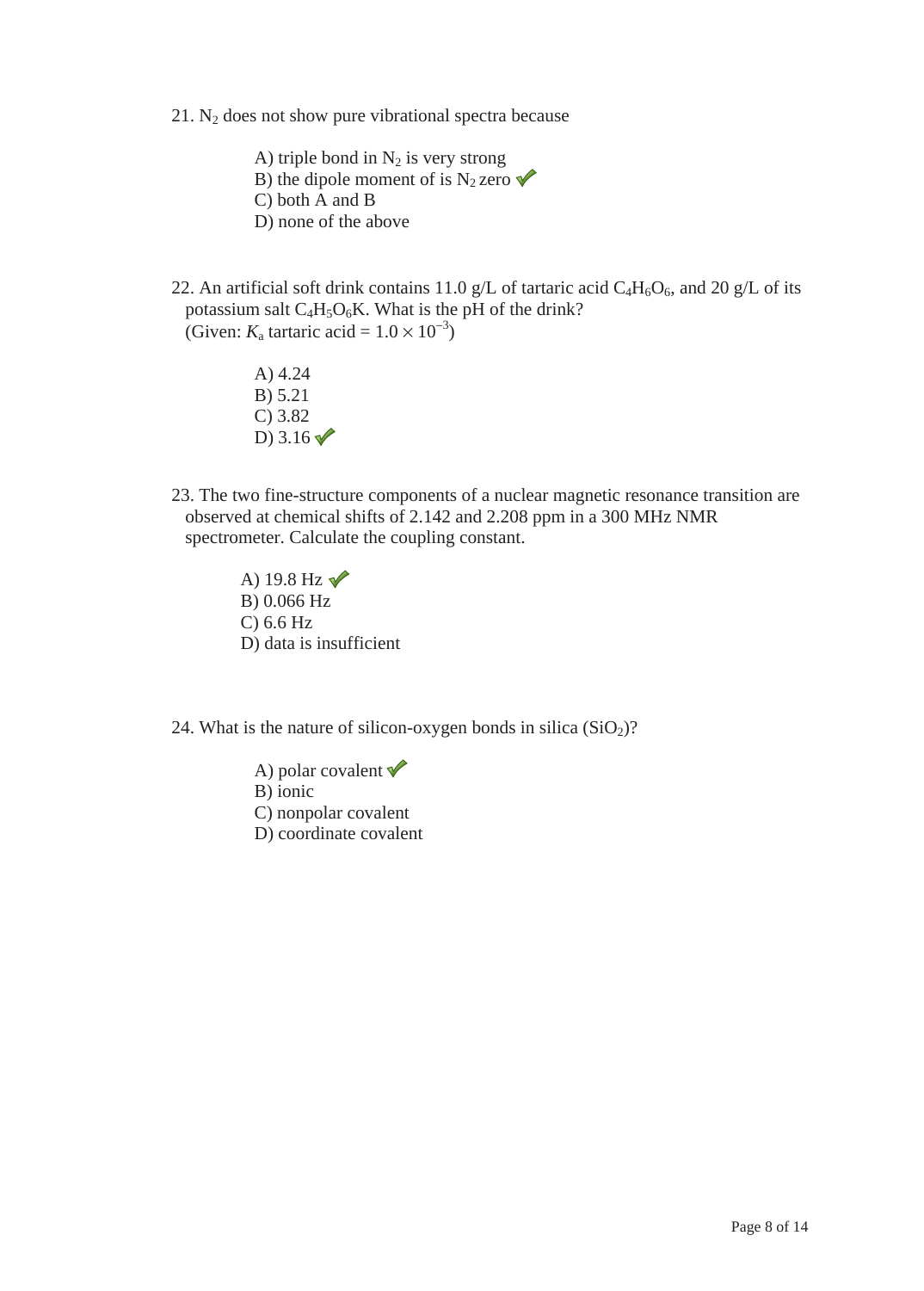25. Paraformaldehyde (4% by wt), acrylamide (4% wt/vol), and an azo initiator (0.25% wt/vol) were added to a protein. What are the expected products *X* and *Y*?



26. How many molecular orbitals may be constructed from the valence shell orbitals of the constituent atoms in CH4?

> A) 2 B) 4 C) 6 D)  $8 \sqrt{ }$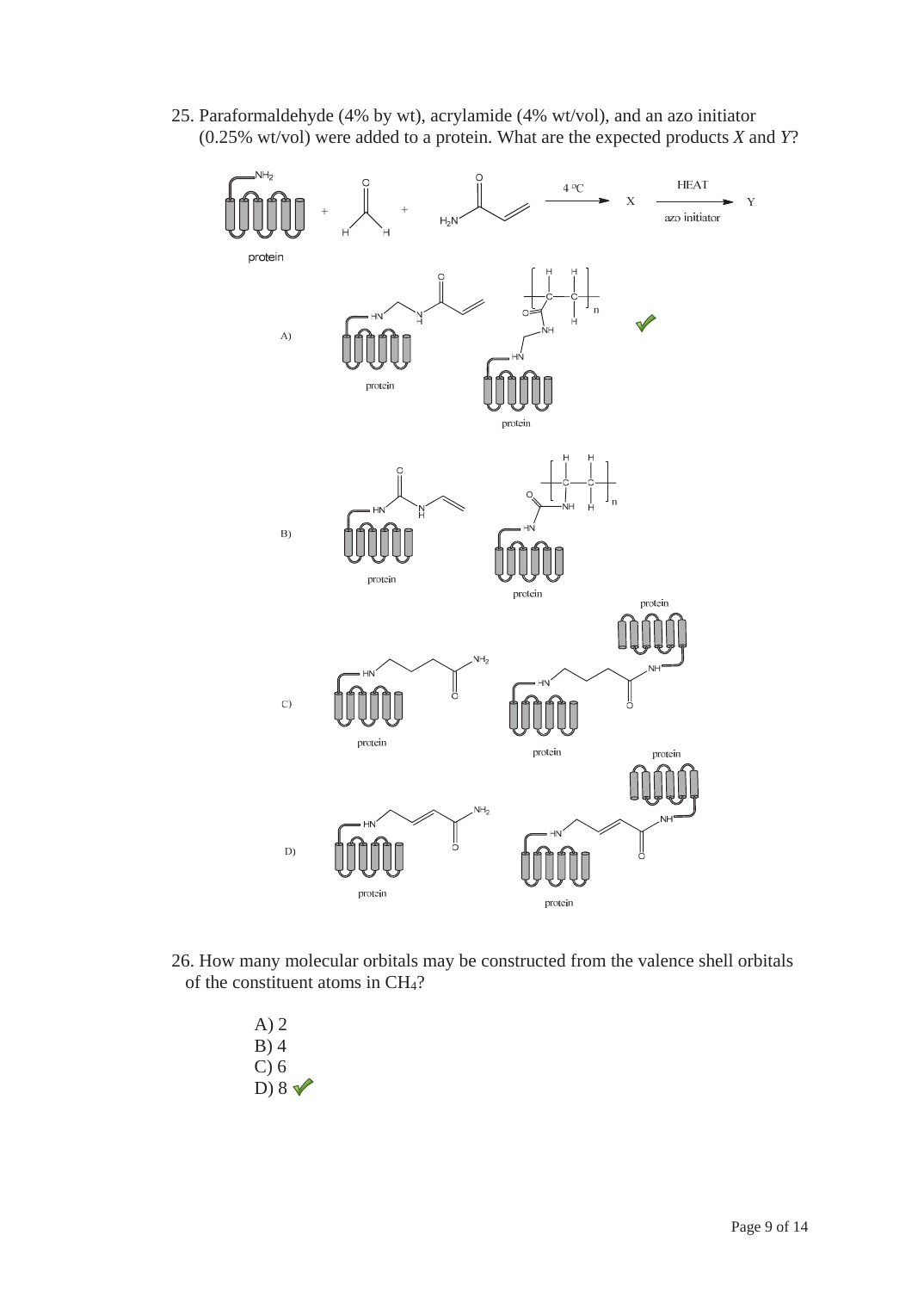27. Predict the products *X* and *Y* for the following de-protection reactions:



28. Calculate the change in entropy when 1 mol of solid iodine,  $I_2$ , at a temperature of 360 K is heated at constant pressure to produce liquid iodine at a temperature of 410 K. The constant pressure molar heat capacity of solid iodine is  $54.44$  J K<sup>-1</sup>mol<sup>-1</sup> and of liquid iodine is 80.67 J K<sup>-1</sup> mol<sup>-1</sup>. The melting temperature of iodine is 387 K, and the molar enthalpy of fusion of iodine is  $7.87 \text{ kJ mol}^{-1}$ .

> A) 8.6 J  $\mathrm{K}^{-1}$  mol $^{-1}$ B) 28.9 J  $\mathrm{K}^{-1}$  mol $^{-1}$ C) 20.3 J  $K^{-1}$  mol $^{-1}$ D) 11.7 J  $K^{-1}$  mol $^{-1}$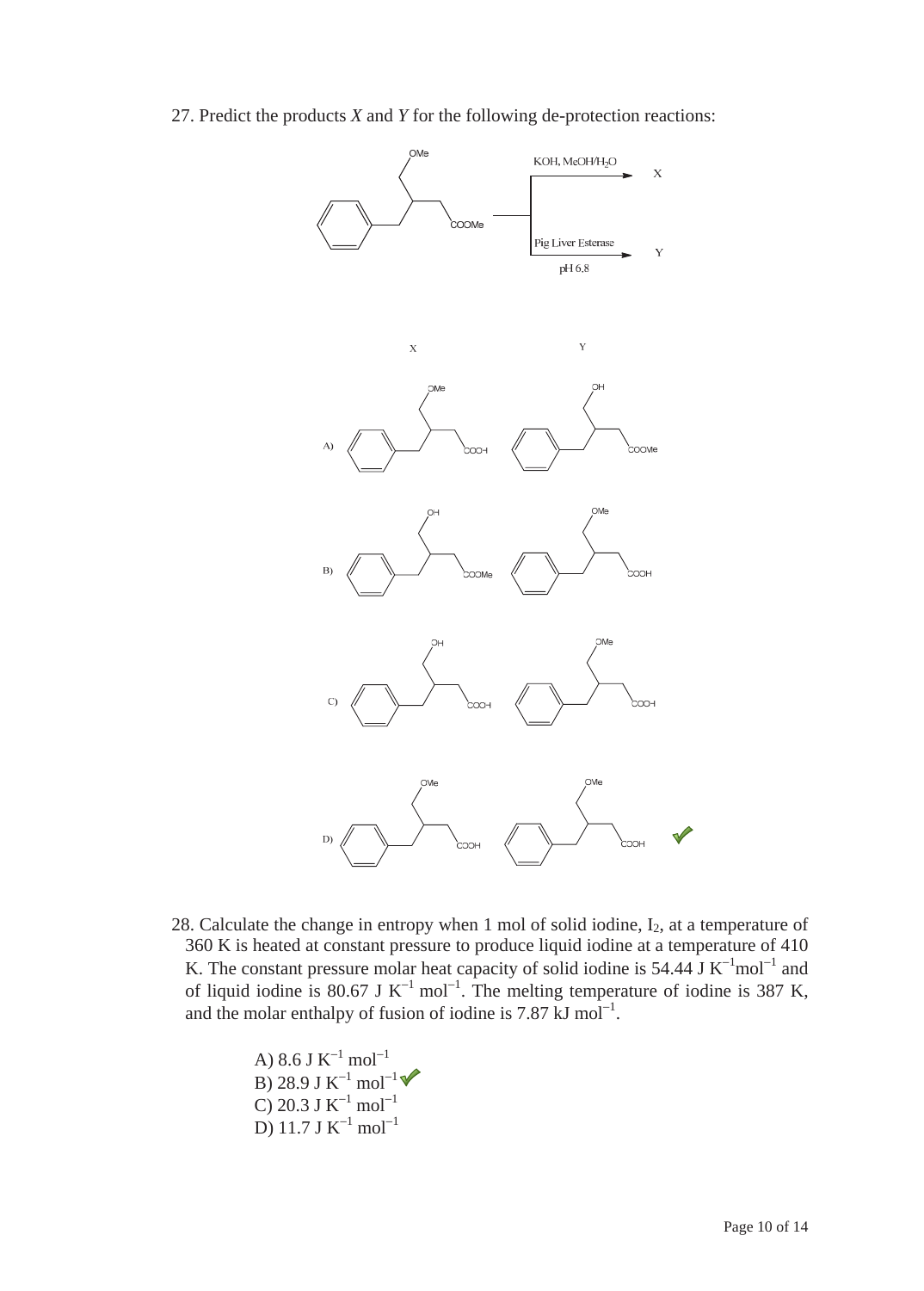29. What is the product *X* in the following reaction?



30. The concentration of a molecule in aqueous solution is  $(C/1000)$  L<sup>-1</sup>, where *C* is the number of molecules. Assuming the molecule is a sphere of radius  $r_0$  Angstrom, one can estimate the intermolecular (centre-to-centre) separation by:

A) 
$$
\frac{1}{\sqrt[3]{c}} - 2 \times r_0
$$
 metre  
\nB)  $\frac{1}{\sqrt[3]{c}}$  metre  
\nC)  $\frac{1}{\sqrt[3]{c}} - 2 \times 10^{-10} \times r_0$  metre

D) cannot be estimated based on the information above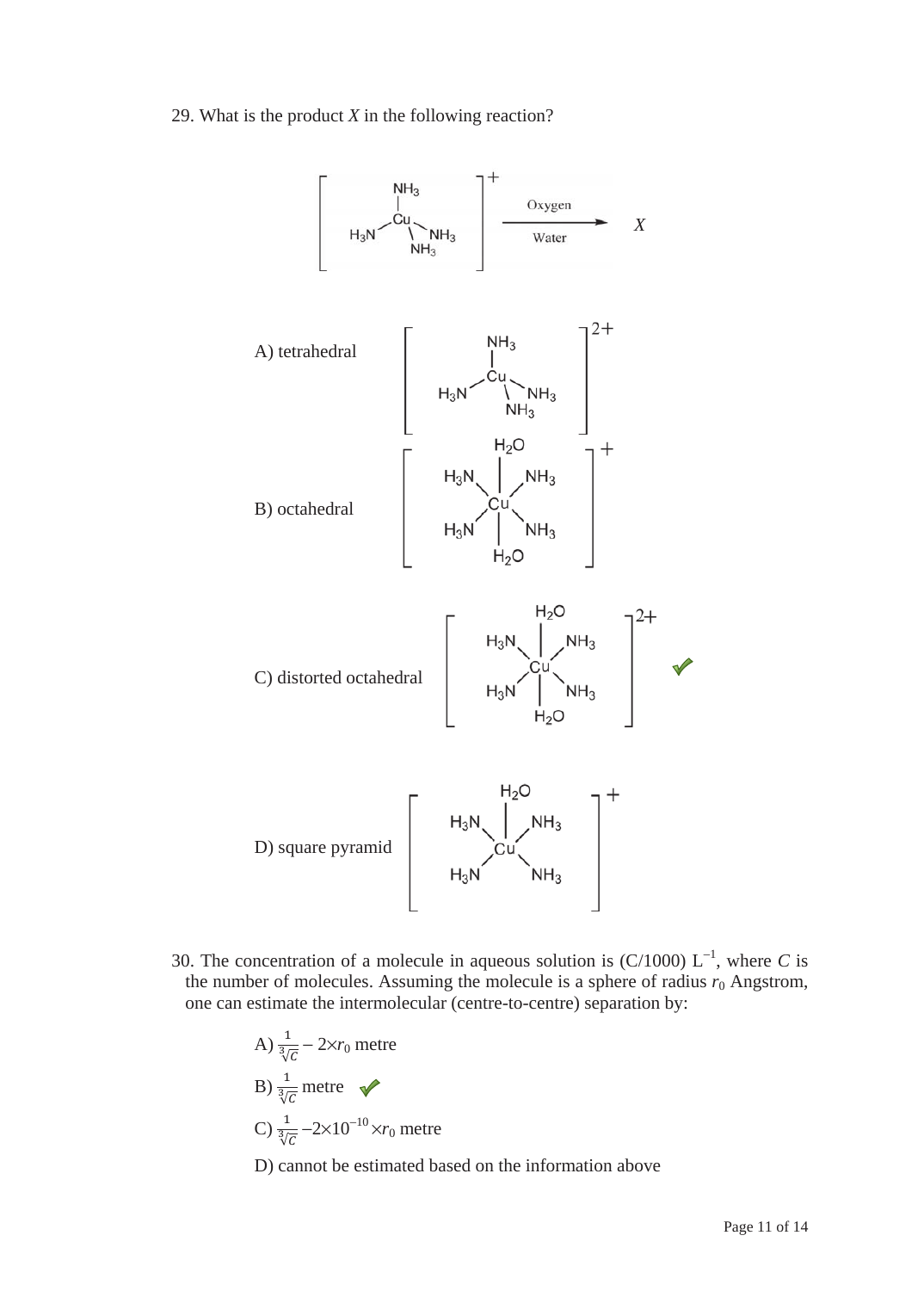31. Write down the matrix representing a two-step transformation of a general point  $(x, y, z)$ : rotation through  $180^\circ$  (about the *z*-axis) followed by reflection in an *yz* mirror plane

| A) $\begin{bmatrix} 1 & 0 & 0 \\ 0 & -1 & 0 \\ 0 & 0 & 1 \end{bmatrix}$ $\blacktriangleright$ |  | B) $\begin{bmatrix} -1 & 0 & 0 \\ 0 & 1 & 0 \\ 0 & 0 & 1 \end{bmatrix}$  |  |
|-----------------------------------------------------------------------------------------------|--|--------------------------------------------------------------------------|--|
| C) $\begin{bmatrix} 1 & 0 & 0 \\ 0 & -1 & 0 \\ 0 & 0 & -1 \end{bmatrix}$                      |  | D) $\begin{bmatrix} -1 & 0 & 0 \\ 0 & 1 & 0 \\ 0 & 0 & -1 \end{bmatrix}$ |  |

- 32. Raman scattering is often seen overlapping with fluorescence emanating from the sample. However, fundamentally Raman process is different from fluorescence. This is because
	- A) Raman scattering is a two-photon process and fluorescence is not
	- B) Raman process is a scattering process while fluorescence is not
	- C) Raman process need not be Stokes shifted
	- D) all of above  $\sqrt{\ }$
- 33. What is the side product (*X*) of the following ring closing metathesis reaction?

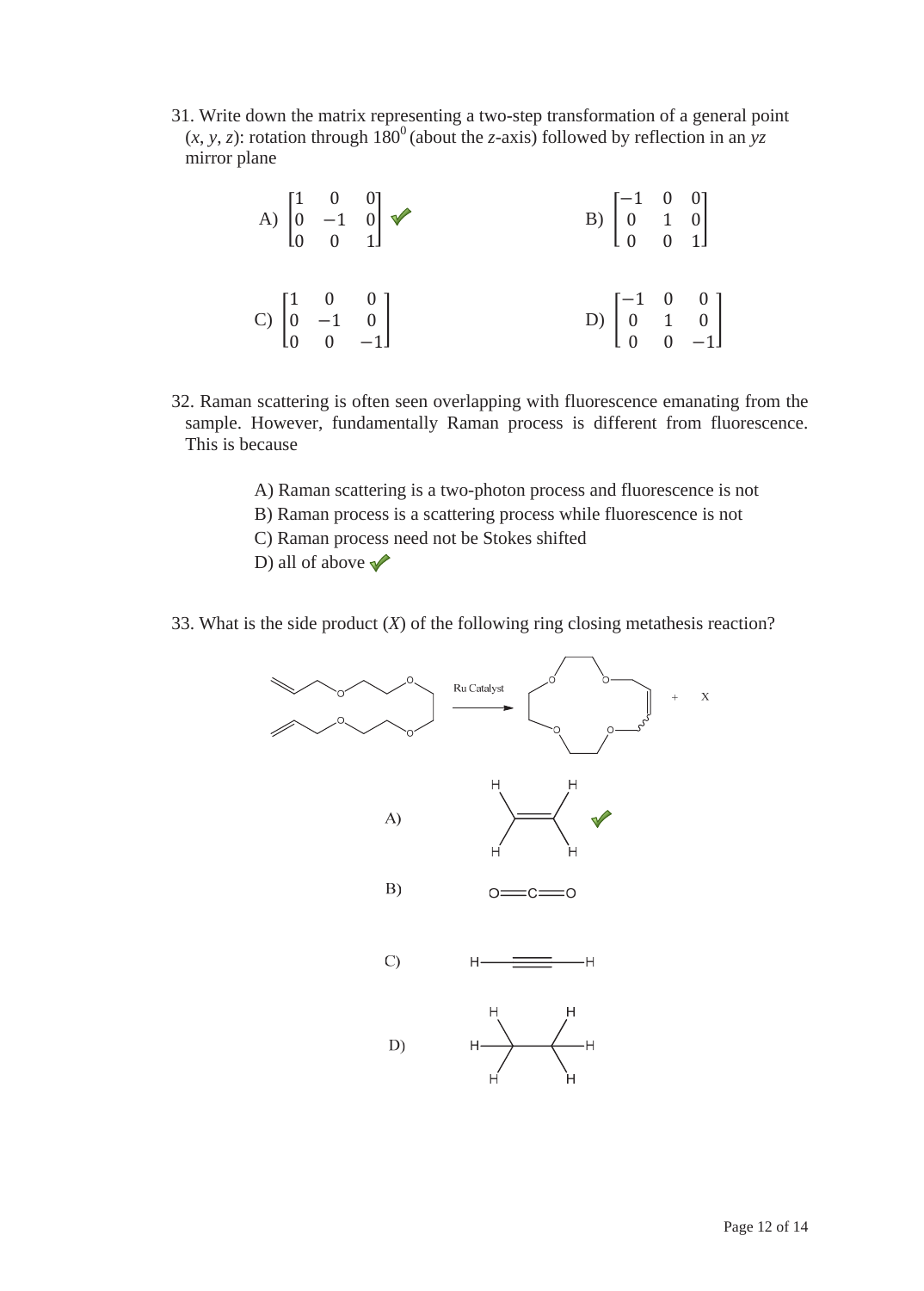34. The Sharpless epoxidation catalyst  $Ti(O^iPr)_4$  converts allylic alcohols to epoxides steroselectively. What is the stereochemistry of the products obtained in the following oxidation reactions?



- A) *X*: ((2R,3S)-3-benzyl-2,3-dimethyloxiran-2-yl)methanol *Y*: ((2S,3R)-3-benzyl-2,3-dimethyloxiran-2-yl)methanol
- B) *X*: ((2S,3R)-3-benzyl-2,3-dimethyloxiran-2-yl)methanol *Y*: ((2R,3S)-3-benzyl-2,3-dimethyloxiran-2-yl)methanol
- C) *X*: ((2R,3R)-3-benzyl-2,3-dimethyloxiran-2-yl)methanol *Y*: ((2S,3S)-3-benzyl-2,3-dimethyloxiran-2-yl)methanol
- D) *X*: ((2R,3S)-3-benzyl-2,3-dimethyloxiran-2-yl)methanol *Y*: ((2S,3S)-3-benzyl-2,3-dimethyloxiran-2-yl)methanol

35. Which of the catalytic protocols listed below demonstrate a homogeneous catalysis?

> *I*. Pt(s) catalyzing the reaction of  $O_2(g)$  with  $CO(g)$ *II*. Cl(g) catalyzing the decomposition of  $O_3(g)$ *III*. H<sub>2</sub>O<sub>2</sub>(aq) decomposition catalyzed by  $Br^{-}(aq)$

A) *I* only B) *II* only C) *I* and *III* only D) *II* and *III* only  $\vee$ 

36. FAD is a redox-active molecule which takes part in many important biological reactions. The redox potential of FAD at pH 7.0 is given below.

 $FAD + 2H^{+} + 2e^{-}$   $\implies$   $FADH_{2}$ 

$$
E^{\circ}
$$
FADH<sub>2</sub>/FAD = -0.180V

Calculate the redox potential when the media is acidified to pH 0.

A) 0 V B) 0.24 V  $\nabla$ C) 0.12 V D) none of the above